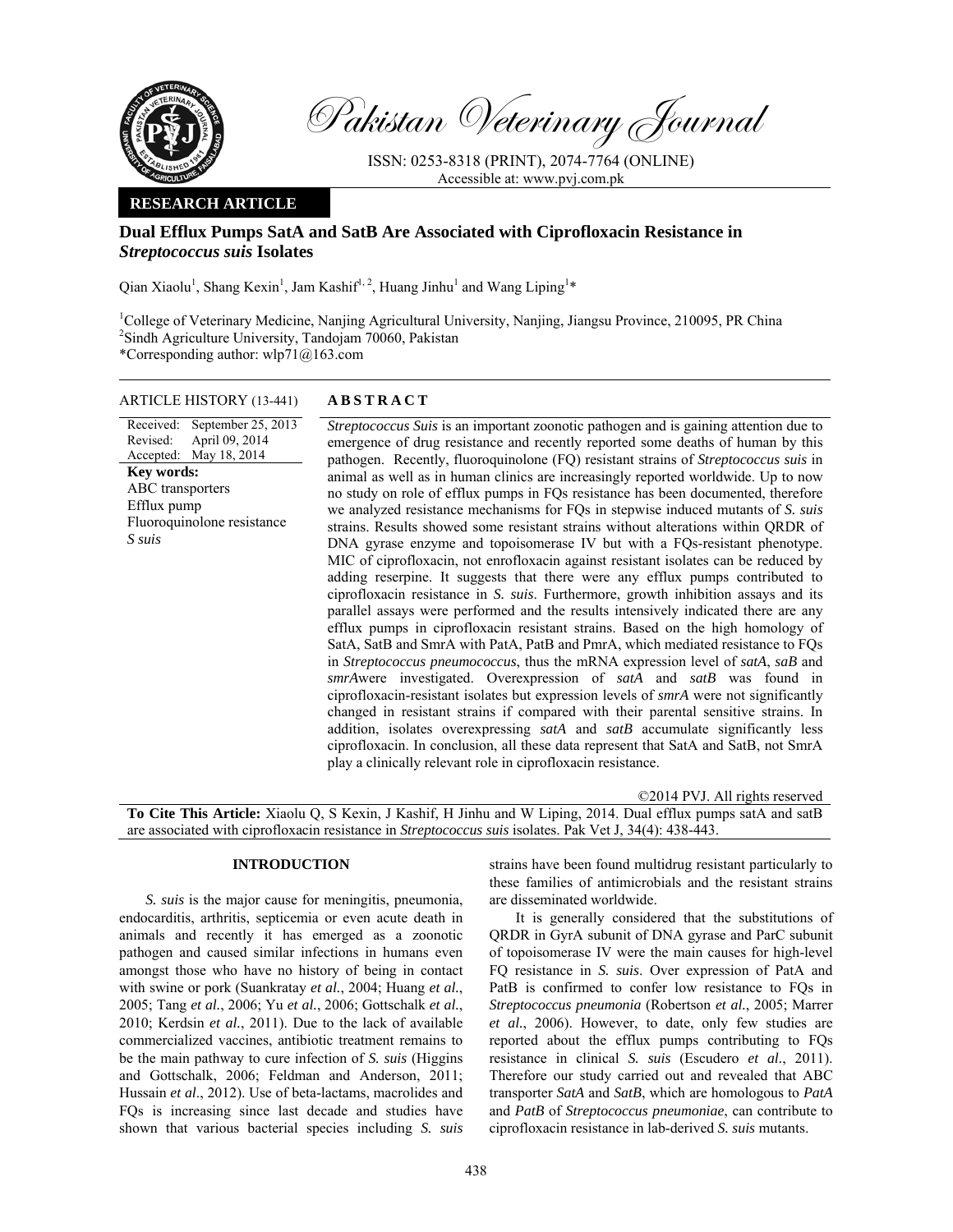## **MATERIALS AND METHODS**

**Bacterial strains and drugs:** Four clinical FQs sensitive *S. suis* strains, JS12, JS13, JS14 and JS18, isolated from diseased animals from clinics as previously described by Carsenti-Etesse *et al.* (1999) and all the strains were induced by subinhibitory concentrations of ciprofloxacin or enrofloxacin. Nine FQs mutants were obtained and named as JS12E, JS12B, JS13E, JS13B, JS14E, JS14B, JS18E1, JS18E2 and JS18B. Ciprofloxacin, enrofloxacin (Sigma-Aldrich) and reserpine (Aladdin, shanghai, China) were dissolved according to the manufacturers′ instructions and were stored at -70°C prior to use.

**MIC measurement:** MICs were detected by microdilution method as recommended by Clinical and Laboratory Standards Institute (CLSI, 2008). *Staphylococcus aureus* ATCC25923 was used as a quality control strain. The synergistic effect of reserpine (20µg/mL, an efflux pump inhibitor) and FQs were also determined. The breakpoints of ciprofloxacin and enrofloxacin were ≥4 mg/L.

**Growth kinetics and growth inhibition assays:** The growth kinetics of the isolates JS12, JS13, JS14 and JS18 and their corresponding resistant strains used in current study were determined by screening  $OD_{600}$  every 1 h as previously described (Garvey *et al.*, 2011). A little modified protocol based on previously described by Beyer *et al*. (2000) was used to assay the growth inhibition by ciprofloxacin.

**Detection of mutations within the QRDR of** *gyrA, gyrB, parC* **and***parE***:** Four original strains and five artificial induced strains were tested for mutations in DNA gyrase and topoisomerase IV by PCR of a total volume of 25 µL using the primers listed in Table 1.

**PCR amplification of** *satA, satB, smrA* **and sequencing:**  Chromosomal DNA from all strains extracted by kit following the manufacturer′s instruction and used as template to amplify *satA*, *satB*, *smrA* and upstream promoter regions of 4 parental strains and corresponding resistant strains by using primers shown in Table 1 and the obtained PCR products were sequenced at Invitrogen (Shanghai, China).

**Detection of mRNA expression of related efflux pump:**  The strains JS12, JS13, JS14 and JS18 and their corresponding resistant strains were chosen to detect the mRNA expression of *satA*, *satB* and *smrA*. All the strains were grown overnight in THB supplemented with 5% sterile bovine serum at  $37^{\circ}$ C in a  $5\%$  CO<sub>2</sub> atmosphere. Then the cells were inoculated in THB and grown for up to 10 h at 37°C in 5% CO<sub>2</sub> with a concentration of 1/4  $\times$ MIC ciprofloxacin added or not. Bacteria in log phase were harvested by centrifugation (12 000 g, 4 for 5 min) and the precipitation resuspended in lysozyme (30 mg/mL) with intense vortex for 30s. Total RNA was extracted and purified. Reverse transcription was carried out with Transgen Easy Script kit. Primes designed for the quantitative amplification of 16S rRNA, *satA, satB* and *smrA* are shown in Table 1*.* Real-time PCR was performed in an ABI 7300 cycler in 25 µL reaction mixtures containing 12.5 µL of ToYoBo SYBR Green master mix  $(2\times)$  and 2 µL of cDNA. The 16S rRNA was used as a housekeeping gene to normalize the levels of the transcripts. Values of mRNA abundance were expressed as the fold change relative to the average value of control group. All data were presented as mean±SD, and analyzed by one-way ANOVA using SPSS 16.0 for Windows. The significance level was set at P<0.05.

**Detection of ciprofloxacin concentration in** *S. suis* **strains:** The concentrations of ciprofloxacin in sensitive and resistant strains were detected using HPLC method. Samples were prepared according to a previously described method with slight modifications (Chapman and Georgopapadakou, 1988). The concentration of ciprofloxacin was determined by HPLC under the following conditions: a Kromasil C18 column (150 mm  $\times$ 4.6 mm, 5 µm), a flow rate of 1.0 ml/min, and UV detection with wavelengths of 277 nm. Accumulation experiments were performed three separate occasions. All data were presented as mean±SD, and analyzed by oneway ANOVA using SPSS 16.0 for Windows. The significance level was set at P<0.05.

### **RESULTS**

**Antibiotic susceptibility:** MICs of enrofloxacin and ciprofloxacin in the presence and absence of reserpine against 4 parental sensitive strains and the corresponding lab-derived resistant strains were determined in this study (Table 2). The results strongly showed that ciprofloxacin MIC values against resistant isolates could be reduced by reserpine except JS14E, but the MICs of enrofloxacin were not affected by reserpine, which indicated that an efflux pump was involved in ciprofloxacin not enrofloxacin. However, reserpine could not reverse the

| <b>I able 1.</b> Filliners used to alliplify genes |                                                |             |  |  |  |  |
|----------------------------------------------------|------------------------------------------------|-------------|--|--|--|--|
| primers                                            | Sequence (5'-3')                               | Length (bp) |  |  |  |  |
| gyrA                                               | CGCCGTATTTTGTATGGGATG/GTTCCGTTAACCAGAAGGTT     | 377         |  |  |  |  |
| gyrB                                               | GAAGGAGTGTCCGAATATGG/CTGGTGAAGATGTGCGTGAA      | 596         |  |  |  |  |
| parC                                               | AAGGACGGCAACACTTTTGAC/AGTGGGTTCTTTTTCCGTATC    | 311         |  |  |  |  |
| parE                                               | TGTGGTGGACGGCATTGTG/CCTCTACTAGCGGTCGCATAT      | 532         |  |  |  |  |
| satA                                               | CCGAGAATAACACCGACT/CACAACTTTCAAGGGACG          | 589         |  |  |  |  |
| satB                                               | CTCCCTCCCTTTCTGTGT/GTCGGTGGCTTTACTTCC          | 905         |  |  |  |  |
| smrA                                               | ATGGCTGCTCAGCTTTCTTT/AACATCCCTTACTTTCAAAT      | 1319        |  |  |  |  |
| 16SrRNA                                            | AGTAGGGAATCTTCGGCAATG/TTCGGGTGTTACAAACTCTCG    | 1079        |  |  |  |  |
| Ou-16SrRNA                                         | GTGAAGAAGGTTTTCGGATCGT/GTAGTTAGCCGTCCCTTTCTGGT | 108         |  |  |  |  |
| Ou-satA                                            | AACGACCGCCACCATCT/ACGCTCCGCTATTTACC            | 3           |  |  |  |  |
| Qu-satB                                            | TCGGCTCCGTATCGTGT/TCGGTGGCTTTACTTCC            | 231         |  |  |  |  |
| Ou-smrA                                            | AAGCAGAATTTGAAGGTG/AAGGGCATTAACAGATACCG        | 156         |  |  |  |  |

**Table 1:** Primers used to amplify genes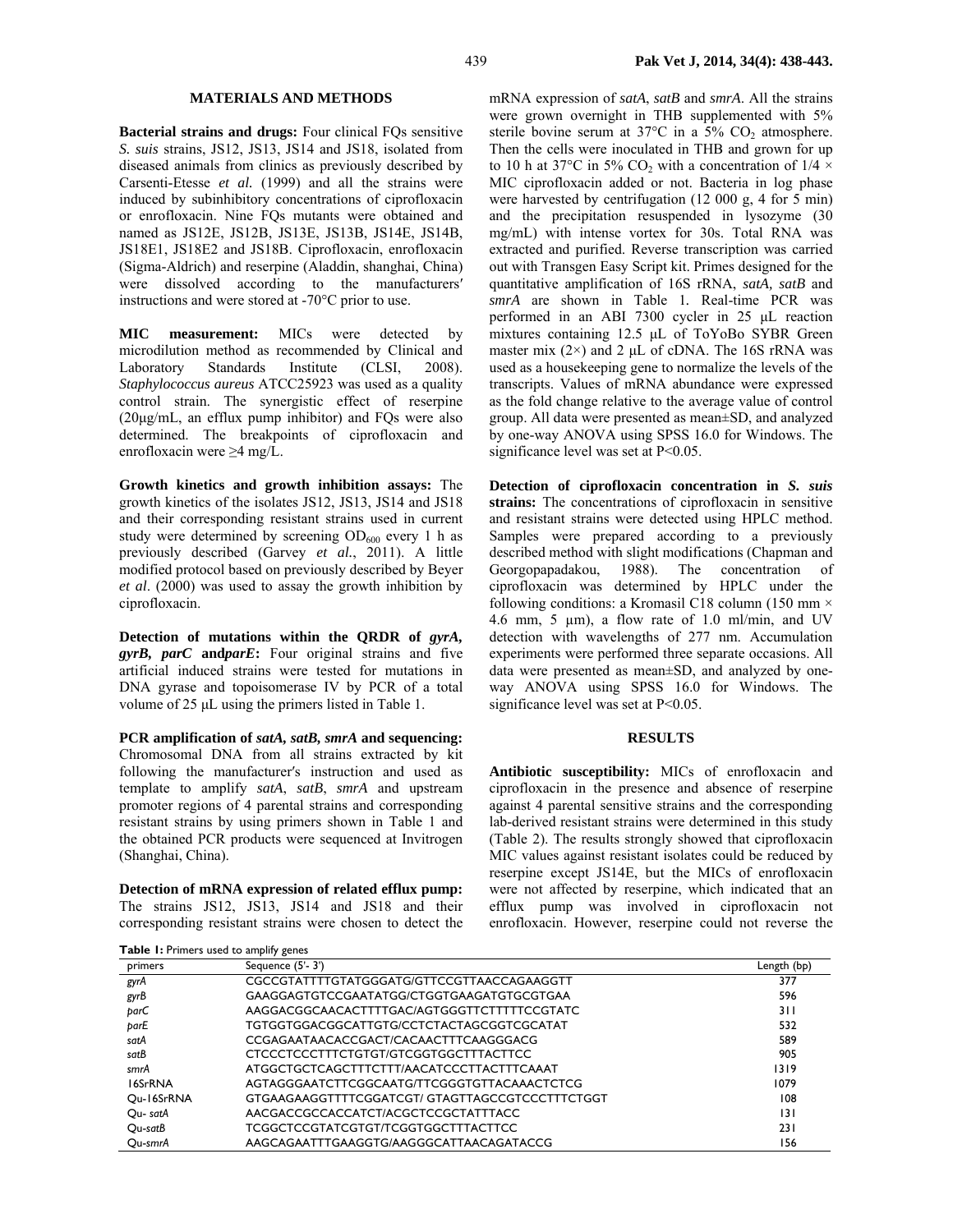**Table 2:** The MICs of enrofloxacin and ciprofloxacin against *S.suis*  isolates with and without reserpine (ìg/mL)

| strain | enrofloxacin | Enrofloxacin<br>+reserpine | ciprofloxacin | Ciprofloxacin<br>+reserpine |
|--------|--------------|----------------------------|---------------|-----------------------------|
| 18     |              |                            |               |                             |
| 18E1   | 64           | 64                         | 32            | 16                          |
| 18E2   | 128          | 128                        | 64            | 8                           |
| 18B    | 4            | 4                          | 32            | 2                           |
| 12     | 2            | 2                          | 2             | 2                           |
| 12E    | 16           | 16                         | 16            | 8                           |
| 12B    | 128          | 128                        | 64            | 16                          |
| 13     | 0.5          | 0.5                        |               |                             |
| 13E    | 128          | 128                        | 64            | 32                          |
| 13B    | 2            | 2                          | 32            | 8                           |
| 4      | 0.5          | 0.5                        | 0.5           | 0.5                         |
| 14B    | 16           | 16                         | 128           | 32                          |
| 14E    | 32           | 32                         | 8             | 8                           |

**Table 3:** Point mutations of QRDR of *gyr*A, *gyr*B, *par*C and *par*E in induced resistant mutants

| <b>Strains</b> | gyrA     | gyrB              | parC     | parE      |
|----------------|----------|-------------------|----------|-----------|
| 12B            |          |                   |          |           |
| 12E            | Ser81Arg |                   | Ser79Phe |           |
| 13B            |          |                   |          |           |
| 13E            | Ser81Arg |                   | Ser79Phe |           |
| 14B            |          | Ser256Phe         |          |           |
| 14E            | Ser81Arg |                   | Ser79Phe |           |
| 18B            |          | Asp315Asn         |          | Pro278Ser |
|                |          | Ser285Leu         |          |           |
| 18E I          | Ser81Arg | 288-29 I deletion | Ser79Phe |           |
|                |          | Leu554-556Ser     |          |           |
| 18E2           | Ser81Arg |                   | Ser79Phe |           |

MIC of ciprofloxacin and enrofloxacin against susceptible *S. suis* strains, suggesting that the intrinsic expression levels of this pump in *S. suis* is really low.

**Not all lab-derived resistant strains with mutations in QRDR of** *gyrA, gyrB, parC and pare***:** In order to detect the mechanisms of FQs resistant isolates, the QRDRs of *gyrA, gyrB, parC and parE* were sequenced first. In most resistant strains, point mutations were found Ser81Arg of gyrA, Asp315Asn of *gyrB*, Ser79Phe of *parC* which are typical mutations as reported. Interestingly, there were no any point mutations detected in resistant strains JS12B and JS13B (Table 3). Taking together with MIC results and growth inhibition assays, it indicates that efflux pump may play an important role in mediating ciprofloxacin resistance in these strains.

**Growth inhibition assays by ciprofloxacin combined**  with reserpine: Based on the above results that reserpine could affect the MIC of ciprofloxacin indicating an efflux existed in ciprofloxacin resistant strains, growth inhibition assays by ciprofloxacin combined with reserpine were determined. As shown in Fig.1A, the adding of reserpine stepped down the grown rate of artificial induced bacteria in broth with a ciprofloxacin concentration of  $1/4 \times MIC$ , whereas in their parent susceptible strains almost no differences were observed. Results of parallel assays (Fig.1B) further confirmed that, the growth of sensitive strains with ciprofloxacin had no relation with reserpine. However, the adding of reserpine had evident effects on the growth of resistant strains. It was revealed that the efflux pump had stronger function in strains resistance to ciprofloxacin.



**Fig. 1:** Growth inhibition of *S. suis* by ciprofloxacin at one-fourth the MIC (Panel A) and OD<sub>600</sub> of S. suis at increasing ciprofloxacin concentrations (Panel B) in the presence or absence of reserpine



**Fig. 2:** Fold expression of *satA* and *satB* relative to that of parent susceptible strains respectively, measured by real time RT-PCR. In this study, resistant strains with (JS14E, JS14B, JS18B and JS18E2) and without (JS12B and JS13B) mutations within QRDR of *gyrA, gyrB*, *parC* and *parE* were selected. \* P<0.05, \*\* P<0.01

**Overexpression of** *SatA* **and** *satB* **in the ciprofloxacinresistant mutants:** Bioinformatics analysis revealed that SatA and SatB have close homologues and always occur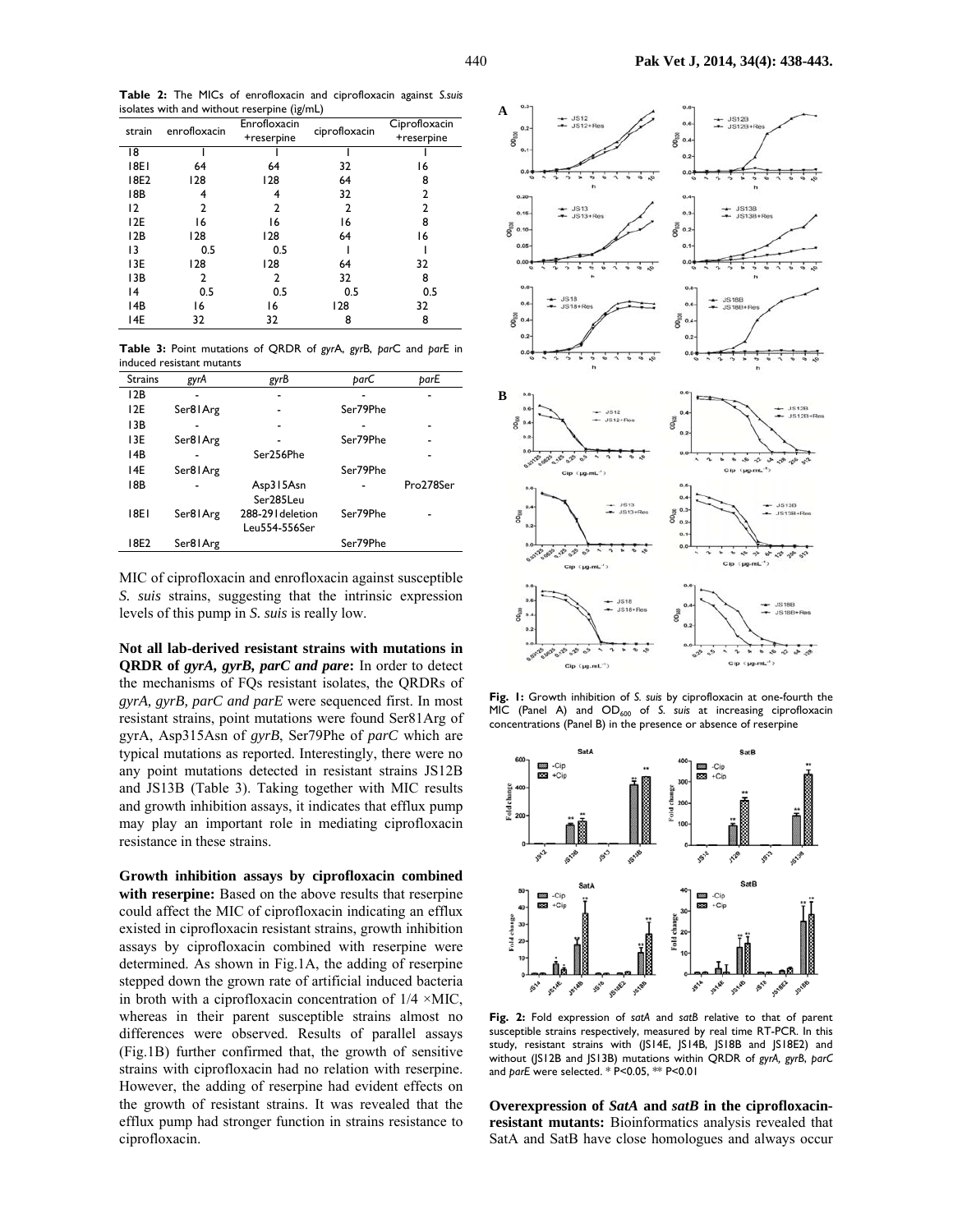

**Fig. 3:** Accumulation of ciprofloxacin (CIP) with or without reserpine (20 µg/ml) by representative isolates of *S. suis* with overexpression of *satA* and *satB*. \*P<0.05



**Fig. 4:** The growth kinetics of a randomly chosen selection of isolates consisting of two isolates that overexpressed *satA* and *satB* (JS12B and JS13B)and two that did not(JS14E and JS18E2), were determined by measuring the optical density  $(OD_{600})$  of cultures over time.

as an operon in *S. suis* and contributed to ciprofloxacin resistance. To determine whether over expression of *satA*, *satB* and *smrA* had a correction with ciprofloxacin resistance, the mRNA levels of *satA*, *satB* and *smrA* in resistant strains was compared with susceptible ones (Fig.2). Expression level of *satA* and *satB* were rising in all mutants regardless ciprofloxacin was added or not. Especially in strains JS12B and JS13B induced by ciprofloxacin without mutations in the QRDR, the mRNA levels of *satA* and *satB* were significantly higher than their parental susceptible strains (P<0.05). However, expression level of *smrA* was not found significant differences in any resistant isolates compared with their parental sensitive strains (Data not shown).

**Isolates overexpressing** *satA* **and** *satB* **accumulated significantly less ciprofloxacin:** To validate that overexpression of *satA* and *satB* has a correction with enhanced efflux function in the resistant isolate, the ciprofloxacin accumulation was measured in 3 resistant strains with higher expression level of *satA* and *satB.* The concentrations of ciprofloxacin in all tested resistant strains began to decrease after exposing to ciprofloxacin for5 to 10 min and significantly lower than those of parental sensitive strains  $(P<0.05)$ . In the presence of reserpine (20 µg/ml), ciprofloxacin concentrations were significantly increased in resistant strains (Fig. 3). The results further confirmed that SatA and SatB played a role in decreasing ciprofloxacin accumulation.

**No mutations were found in** *satA* **or** *satB* **or upstream promoter regions:** To determine whether the decreased ciprofloxacin concentration was due to mutations of the transporter protein leading to functional change, the nucleotide sequences of the *satA*, *satB*, *smrA* and promoter region of four parental strains (JS12, JS13, JS14 and JS18) and corresponding resistant strains (JS12B, JS13B, JS14B and JS18B) were determined. The nucleotide sequences of those genes in JS12B, JS13B, JS14B and JS18B were identical to those of their corresponding parent sensitive strains. The results implied that the overexpression of *satA* and *satB* led to ciprofloxacin resistance, not due to occurring mutations in *satA*, *satB* and their putative promoter regions.

**The growth curve of parental sensitive strains and labderived resistant strains:** In order to estimate whether the overexpression of *satA* and *satB* in resistant strains may affect their fitness, the growth kinetics of strains with overexpressed *satA* and *satB* as well as those without overexpression were compared. The results (Fig. 4) showed that there was no significant alteration in growth rates between the two groups (P>0.05). From the result presented in this study, it could be indicated that overproducing *satA* and *satB* could not confer fitness costs on the resistant strains.

#### **DISCUSSION**

In recent years, drug resistant pathogens are the hottest issue worldwide. One of the main reasons for the development and spread of resistance pathogen in environment is the misuse and overuse of antimicrobials in veterinary and human clinics (Khan *et al*., 2013). The resistance mechanism for various antimicrobial is well known, but the mechanism involved for the FQs resistance in *S. suis* is seldom reported. No doubt the FQs are extensively used in clinics. A number of studies have shown that there is no obvious difference in growth characteristics between sensitive and resistant strains. Hence, it was very important to find out that which mechanisms are involved for the development of FQs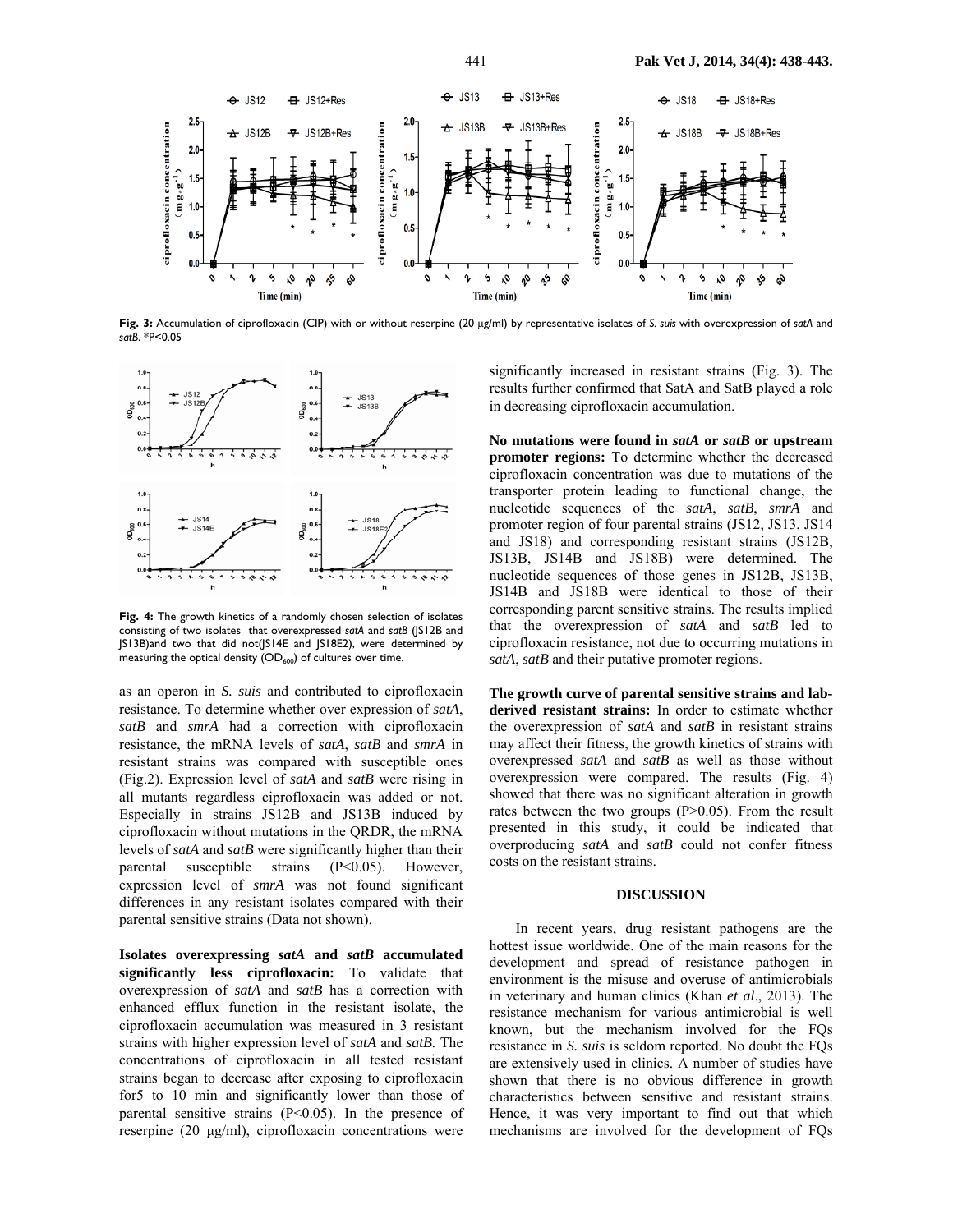resistance in *S. suis*. This study exposed two most important and frequent mechanisms responsible for the development of FQs resistance in *S. suis* which were also reported to be typical mutations conferring high resistance to FQs in other organisms (de la Campa *et al.*, 2003; Kawamura *et al.*, 2003; Escudero *et al.*, 2007; Lupien *et al.*, 2013). Asp315Asn mutation of *gyrB* and Pro278Ser alteration of *parE* are similar with those of previously found in *S. pneumonia* (Jones *et al.*, 2000). However, mutations of Ser256Phe, Leu554-556Ser and 288-291 deletion of *gyrB* have not been reported anywhere. The results here implied that mutations in *gyrA* and *parC*  could mediate FQs resistance. In addition, it is very clear that these mutations have accumulated through being repeated exposure to ciprofloxacin for a prolonged period, as it is impossible that such resistant isolates with mutations could have emerged after a single exposure. In current study, at least five to seven exposures to ciprofloxacin or enrofloxacin would be required to gain the laboratory-derived mutants.

Most interestingly, there are no mutations detected in some resistant strains, therefore, efflux pump is predicted to be the main reason for causing resistance to ciprofloxacin based on the results of reserpine reversing the ciprofloxacin resistance and inhibition growth assays with reserpine. The assay of higher mRNA expression level of *satA*, *satB* and *smrA* in ciprofloxacin resistant strains and ciprofloxacin accumulation assay further proved efflux pump SatA and SatB, not SmrA, are associated with ciprofloxacin resistance in *S. suis.* The results are identical with previous reported in clinical resistant strains of *S. suis* (Escudero *et al.*, 2011). Our results showed that *satA* and *satB* always have similar expression tendency in the same strain simultaneous, suggesting that SatA and SatB need to interact together to make a functional drug efflux transporter, and they may work only as heterodimers as previously reported (Boncoeur *et al.*, 2012). One more interesting finding here was that ciprofloxacin but not enrofloxacin was affected by SatAB. The main reason for the difference is due to an increased bulkiness of the methylated substituent at position C-7 of enrofloxacin which could block enrofloxacin crossing from the efflux pump (Escudero *et al.*, 2011). It is also relevant from a therapeutic point that the selection of mutants with efflux overexpression or gy*rA*/*parC* mutations were determined by the FQs used in clinic. In current study, no obvious changes in growth rate were detected in mutants with or without overexpression of *satA* and *satB*. It is suggested that the overexpression of SatA and SatB may carry a low fitness cost to the labderived mutants and therefore the resistant isolates may be easily selected under a clinical setting.

**Conclusion:** It was revealed that overexpression of *satA* and *satB* adds in the occurrence of ciprofloxacinresistance in *S. suis* isolates and overexpressing *satA* and *satB* isolates accumulate significantly less ciprofloxacin. Results of this study represent that SatA and SatB, not SmrA play a clinically relevant role in ciprofloxacin resistance. Further studies should be focused on characterizing SatAB and find out other possible transporters involved in FQs resistance in *S. suis* using mutagenic technology and proteomic methods.

**Acknowledgment:** The study was partially supported by the Natural Science Foundation of Jiangsu Province of China (No. BK2012771), the Fundamental Research Funds for the Central Universities (KYZ201105), Qing Lan Project and a Project Funded by the Priority Academic Program Development of Jiangsu Higher Education Institutions (PAPD).

### **REFERENCES**

- Beyer R, E Pestova, JJ Millichap, V Stosor, GA Noskin and LR Peterson, 2000. A convenient assay for estimating the possible involvement of efflux of fluoroquinolones by *Streptococcus pneumoniae* and *Staphylococcus aureus*: evidence for diminished moxifloxacin, sparfloxacin, and trovafloxacin efflux. Antimicrob Agents Chemother, 44: 798-801.
- Boncoeur E, C Durmort, B Bernay, C Ebel, AM Di Guilmi, J Croize, T Vernet and JM Jault, 2012. PatA and PatB form a functional heterodimeric ABC multidrug efflux transporter responsible for the resistance of *Streptococcus pneumoniae* to fluoroquinolones. Biochem, 51: 7755-7765.
- Carsenti-Etesse H, PM Roger, B Dunais, S Durgeat, G Mancini, M Bensoussan and P Dellamonica, 1999. Gradient plate method to induce *Streptococcus pyogenes* resistance. J Antimicrob Chemother, 44: 439-443.
- Chapman JS and NH Georgopapadakou, 1988. Routes of quinolone permeation in *Escherichia coli*. Antimicrob Agents Chemother, 32: 438-442.
- Clinical and Laboratory Standards Institute (CLSI), 2008. Performance Standards for Antimicrobial Disk and Dilution Susceptibility Tests for Bacteria Isolated From Animals; 3<sup>rd</sup> Ed, CLSI document M31-A3 (ISBN 1-56238-659-X). Clinical and Laboratory Standards Institute, Wayne, Pennsylvania, USA.
- de la Campa AG, MJ Ferrandiz, F Tubau, R Pallares, F Manresa and J Linares, 2003. Genetic characterization of fluoroquinoloneresistant *Streptococcus pneumoniae* strains isolated during ciprofloxacin therapy from a patient with bronchiectasis. Antimicrob Agents Chemother, 47: 1419-1422.
- Escudero JA, A San Millan, A Catalan, AG de la Campa, E Rivero, G Lopez, L Dominguez, MA Moreno and B Gonzalez-Zorn, 2007. First characterization of fluoroquinolone resistance in *Streptococcus suis*. Antimicrob Agents Chemother, 51: 777-782.
- Escudero JA, A San Millan, B Gutierrez, L Hidalgo, RM La Ragione, M AbuOun, M Galimand, MJ Ferrandiz, L Dominguez, AG de la Campa and B Gonzalez-Zorn, 2011. Fluoroquinolone efflux in *Streptococcus suis* is mediated by SatAB and not by SmrA. Antimicrob Agents Chemother, 55: 5850-5860.
- Feldman C and R Anderson, 2011. Bacteraemic pneumococcal pneumonia: current therapeutic options. Drugs, 71: 131-153.
- Garvey MI, AJ Baylay, RL Wong and LJ Piddock, 2011. Overexpression of patA and patB, which encode ABC transporters, is associated with fluoroquinolone resistance in clinical isolates of *Streptococcus pneumoniae*. Antimicrob Agents Chemother, 55: 190-196.
- Gottschalk M, J Xu, C Calzas and M Segura, 2010. *Streptococcus suis*: a new emerging or an old neglected zoonotic pathogen? Future Microbiol, 5: 371-391.
- Higgins R and M Gottschalk, 2006. *Streptococcal diseases*. In Streptococcal diseases. 9th edn. Eds D'Allaire S, DJ Taylor and J Zimmerman, pp: 769-783. Blackwell Publishing, Ames.
- Huang YT, LJ Teng, SW Ho and PR Hsueh, 2005. *Streptococcus suis* infection. J Microbiol Immunol Infect, 38: 306-313.
- Hussain R, MT Javed, A Khan, F Mahmood and R Kausar, 2012. Mastitis and associated histo-pathological consequences in the context of udder morphology. Int J Agric Biol, 14: 947-952.
- Khan A, R Hussain, MT Javed and F Mahmood, 2013. Molecular analysis of virulent genes (*coa* and *spa*) of *Staphylococcus aureus* involved in natural cases of bovine mastitis. Pak J Agric Sci, 50: 739-743.
- Jones ME, DF Sahm, N Martin, S Scheuring, P Heisig, C Thornsberry, K Kohrer and FJ Schmitz, 2000. Prevalence of gyrA, gyrB, parC, and parE mutations in clinical isolates of *Streptococcus pneumoniae* with decreased susceptibilities to different fluoroquinolones and originating from Worldwide Surveillance Studies during the 1997- 1998 respiratory season. Antimicrob Agents Chemother, 44: 462- 466.
- Kawamura Y, H Fujiwara, N Mishima, Y Tanaka, A Tanimoto, S Ikawa, Y Itoh and T Ezaki, 2003. First *Streptococcus agalactiae* isolates highly